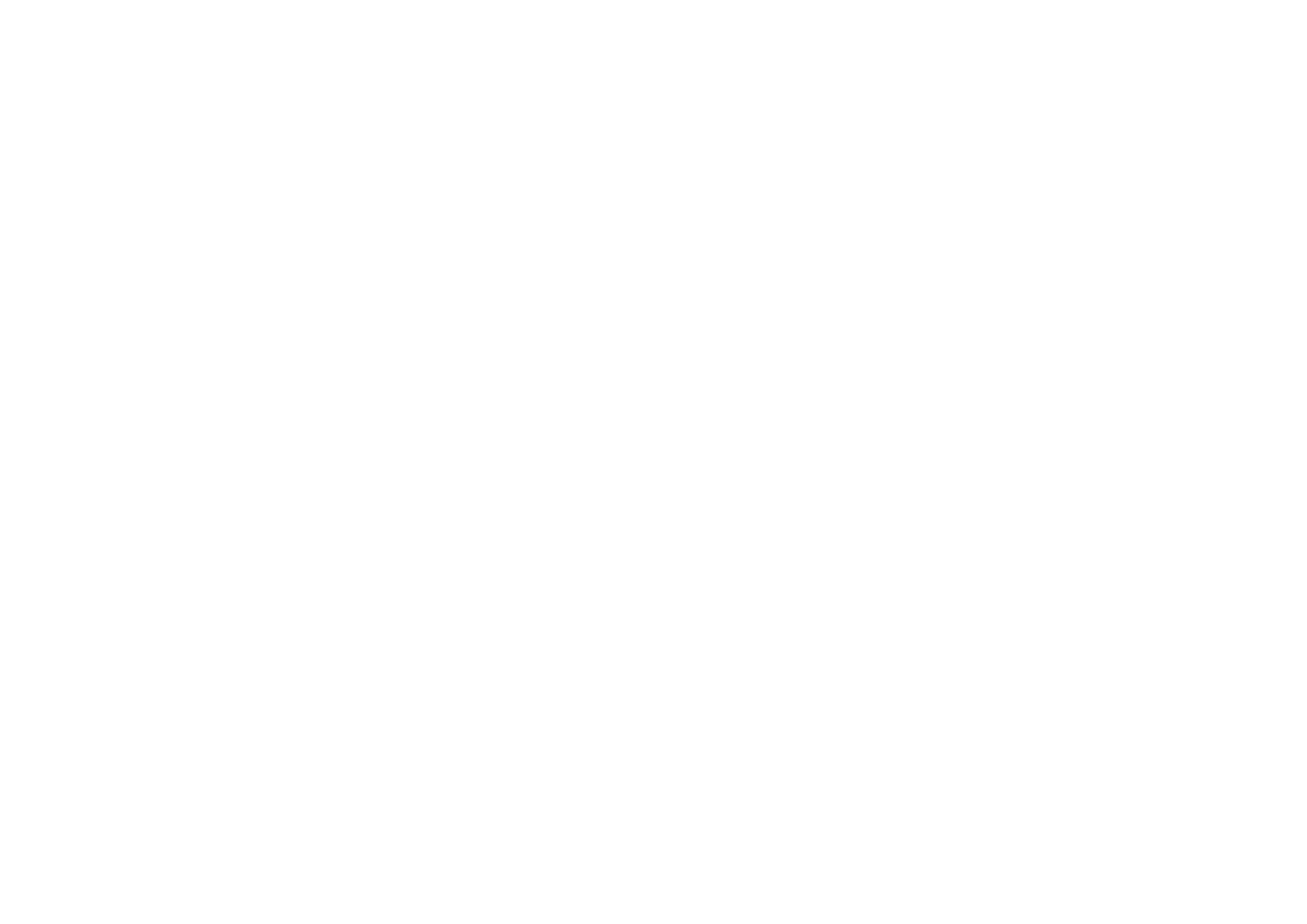|                                 |              | 1st Round Plate           |            | Last 16 plate                  |              |                              |                |         |
|---------------------------------|--------------|---------------------------|------------|--------------------------------|--------------|------------------------------|----------------|---------|
|                                 |              |                           | table time |                                |              |                              | Table          | time    |
|                                 |              |                           |            |                                |              |                              |                |         |
| Jones & Ingram                  | V            | M & P Kemsley             | 8 10.10am  |                                |              |                              |                |         |
| 440-3710                        |              | 1570-920                  |            |                                |              |                              |                |         |
|                                 |              |                           |            | Jones & Ingram                 | $\mathbf{V}$ | E & J Noel                   | 6              | 11.30am |
|                                 |              |                           |            | 3140-2280                      |              | 1860-1760                    |                |         |
| <b>B Wilding &amp; K Ingram</b> | v.           | E & J Noel                | 3 9.30am   |                                |              |                              |                |         |
|                                 |              |                           |            |                                |              |                              |                |         |
| T Cross & D Jones               | $\mathsf{V}$ | I Champion & P Le Gallez  | 4 9.30am   |                                |              |                              |                |         |
|                                 |              |                           |            | <b>Champion&amp; Le Gallez</b> | $\mathsf{V}$ | Donnovan & Hall              | $\overline{3}$ | 11.30am |
| N Senior & A Brackenridge v     |              | Alan Donovan & L Hall     | 5 9.30am   | 3060-7060                      |              | 4970-2480                    |                |         |
|                                 |              |                           |            |                                |              |                              |                |         |
| C Driver & G Fitzjohn           | V            | Luke Bush & Kyran Perkins | 6 9.30am   |                                |              |                              |                |         |
|                                 |              |                           |            | <b>Bush &amp; Perkins</b>      | $\mathbf{V}$ | <b>Cormack &amp; Skinner</b> | $\mathbf{1}$   | 11.30am |
| W Cormack & A Skinner           | $\mathsf{V}$ | R Le Page & T Kenny       | 7 9.30am   | 1560-1380                      |              | 660-1250                     |                |         |
|                                 |              |                           |            |                                |              |                              |                |         |
| G Jukes & C Tupper              | V            | J Brackenridge & M Baden  | 8 9.30am   |                                |              |                              |                |         |
|                                 |              |                           |            | Brackenridge & Baden           | $\mathbf{V}$ | <b>Gauvain &amp; Bichard</b> | $\overline{4}$ | 11.30am |
| C Gauvain & M Bichard           | $\mathbf{V}$ | B Chapple & D Jones       | 9 9.30am   | 1200-1160                      |              | 1220-1270                    |                |         |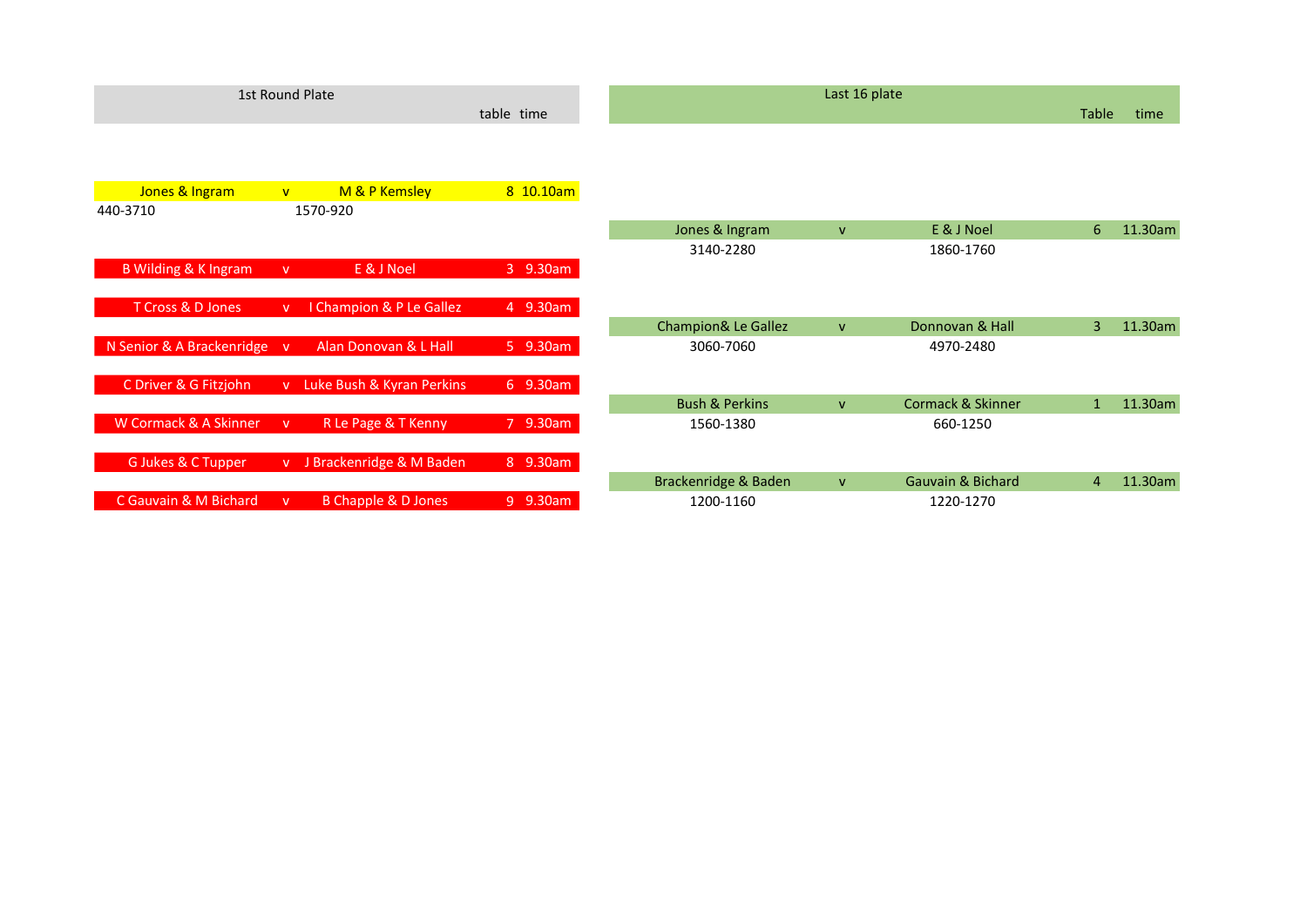| 1st Round Plate |                                 |              |                                   |             | Last 16 Plate       |              |                               |                |         |  |  |
|-----------------|---------------------------------|--------------|-----------------------------------|-------------|---------------------|--------------|-------------------------------|----------------|---------|--|--|
|                 |                                 |              |                                   | table time  |                     |              |                               | Table          | time    |  |  |
|                 |                                 |              |                                   |             |                     |              |                               |                |         |  |  |
|                 |                                 |              |                                   |             |                     |              |                               |                |         |  |  |
|                 | C Allen & K Totty               | V            | R Hawes & C Slade                 | 10 9.30am   |                     |              |                               |                |         |  |  |
|                 |                                 |              |                                   |             | Allen & Totty       | $\mathsf{V}$ | <b>Stratford &amp; Brown</b>  | 5.             | 11.30am |  |  |
|                 | <b>G Ridley &amp; I Lelliot</b> | V            | <b>S Stratford &amp; V Brown</b>  | $1$ 10.10am | 870-800             |              | 2680-320                      |                |         |  |  |
|                 |                                 |              |                                   |             |                     |              |                               |                |         |  |  |
|                 | P Osbourne & B Hall             | V            | C Bourgaize & P Regan             | $2$ 10.10am |                     |              |                               |                |         |  |  |
|                 |                                 |              |                                   |             | Bourgaize & Regan   | $\mathsf{V}$ | <b>Powell &amp; Constable</b> | $\overline{7}$ | 11.30am |  |  |
|                 | K Hollis & M Trafford           | V            | <b>G Powell &amp; D Constable</b> | 3 10.10am   | 1310-690            |              | 2780-2440                     |                |         |  |  |
|                 |                                 |              |                                   |             |                     |              |                               |                |         |  |  |
|                 | J Slee & C Jones                |              | v R Cunningham & T Jenner         | 4 10.10am   |                     |              |                               |                |         |  |  |
|                 |                                 |              |                                   |             | Cunningham & Jenner | $\mathsf{V}$ | <b>Powell &amp; Soanes</b>    | $\overline{2}$ | 11.30am |  |  |
|                 | <b>T Webster &amp; C Newson</b> | V            | <b>G Powell &amp; P Soanes</b>    | $5$ 10.10am | 1790-6100           |              | 3830-1660                     |                |         |  |  |
|                 |                                 |              |                                   |             |                     |              |                               |                |         |  |  |
|                 | S Mepham & P Oackley            | $\mathbf{V}$ | M Ogier & P Dyer                  | $6$ 10.10am |                     |              |                               |                |         |  |  |
|                 |                                 |              |                                   |             | Ogier & Dyer        | $\mathbf{V}$ | Cole & Millward               | 8              | 11.30am |  |  |
|                 | T & L Oliver                    | V            | M Cole & J Millward               | 7 10.10am   | 2020-2510           |              | 1620-2890                     |                |         |  |  |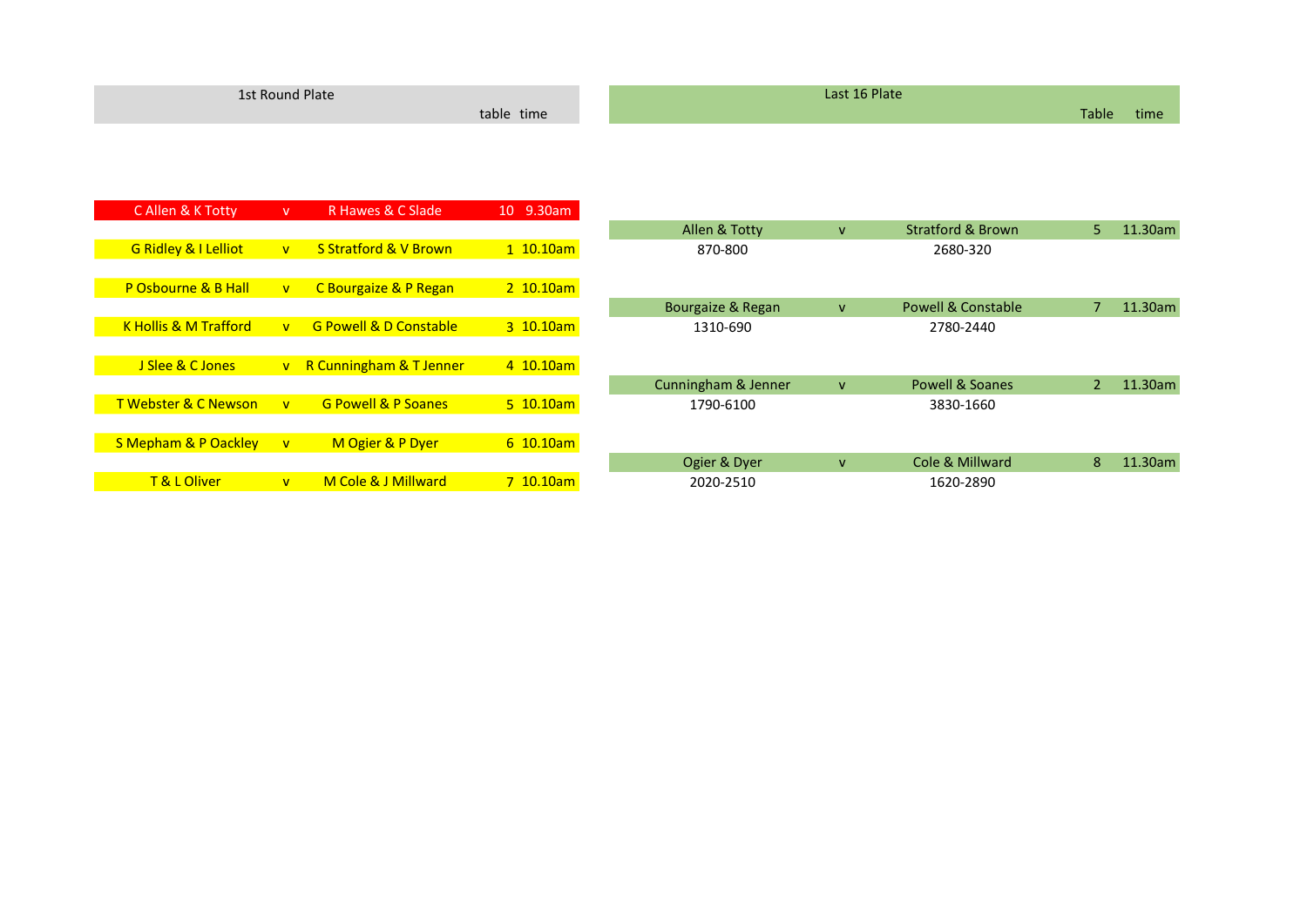|                           |                | Last 8 Plate         |                |         |                      | semi final Plate |                           |       |                    |
|---------------------------|----------------|----------------------|----------------|---------|----------------------|------------------|---------------------------|-------|--------------------|
|                           |                |                      | Table          | time    |                      |                  |                           | table | time               |
|                           |                |                      |                |         |                      |                  |                           |       |                    |
| Jones & Ingram            | $\mathsf{V}^-$ | Champion & Le Gallez | 7 <sup>1</sup> | 12.20pm |                      |                  |                           |       |                    |
| 360-670                   |                | 3220-2350            |                |         |                      |                  |                           |       |                    |
|                           |                |                      |                |         | Champion & Le Gallez | $\mathbf{V}$     | <b>Bush &amp; Perkins</b> |       | 1.50 <sub>pm</sub> |
|                           |                |                      |                |         | 1950-4310            |                  | 290-1950                  |       |                    |
| <b>Bush &amp; Perkins</b> | $\mathsf{V}$   | Gauvain & Bichard    | 1              | 12.20pm |                      |                  |                           |       |                    |
| 2880-2000                 |                | 660-120              |                |         |                      |                  |                           |       |                    |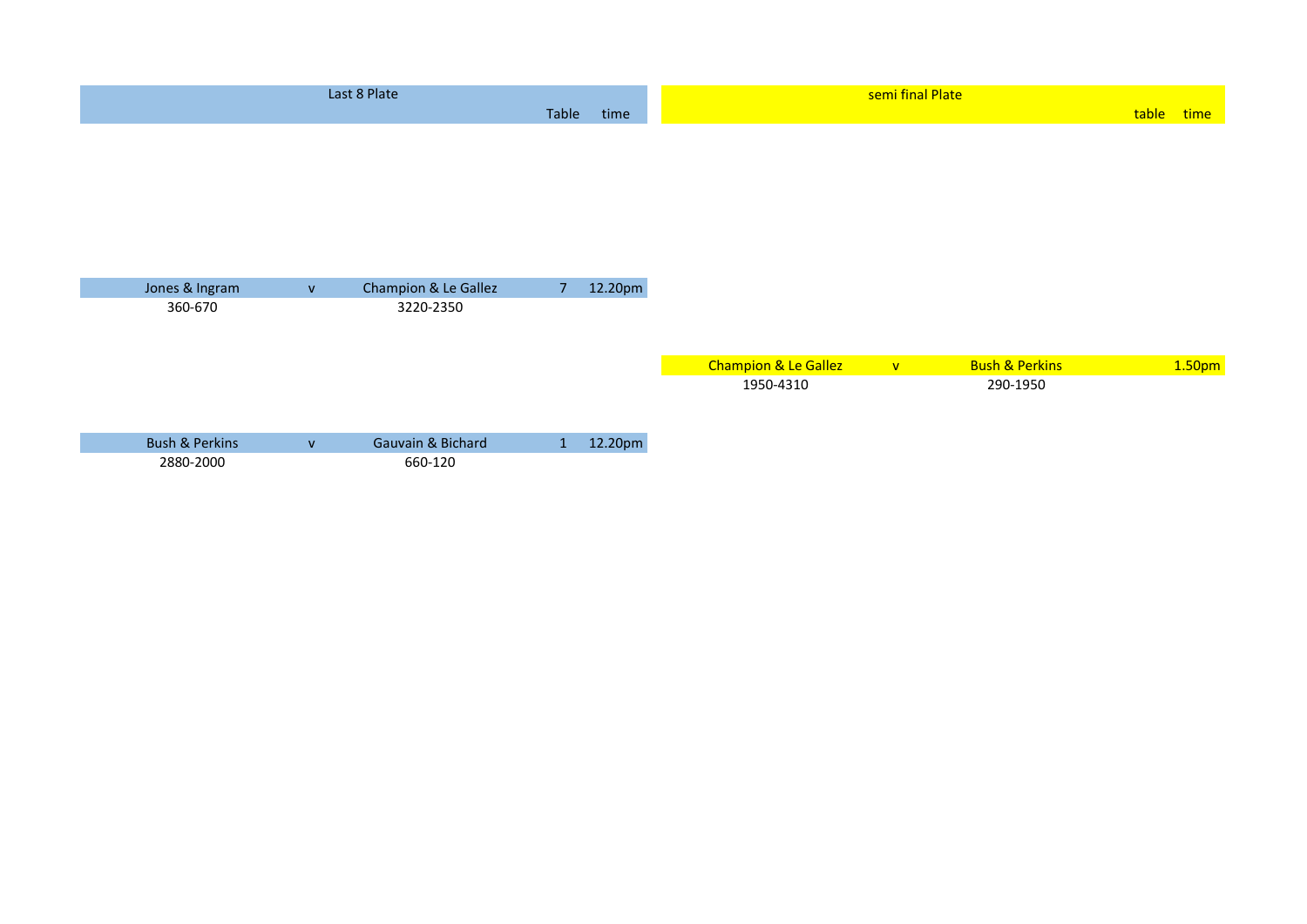|                              |              | Last 8 Plate       |                |         |                               | semi final Plate |                     |       |                    |
|------------------------------|--------------|--------------------|----------------|---------|-------------------------------|------------------|---------------------|-------|--------------------|
|                              |              |                    | Table          | time    |                               |                  |                     | table | time               |
|                              |              |                    |                |         |                               |                  |                     |       |                    |
|                              |              |                    |                |         |                               |                  |                     |       |                    |
|                              |              |                    |                |         |                               |                  |                     |       |                    |
|                              |              |                    |                |         |                               |                  |                     |       |                    |
|                              |              |                    |                |         |                               |                  |                     |       |                    |
| <b>Stratford &amp; Brown</b> | $\mathsf{V}$ | Powell & Constable | $\overline{4}$ | 12.20pm |                               |                  |                     |       |                    |
| 1040-660                     |              | 5330-2090          |                |         |                               |                  |                     |       |                    |
|                              |              |                    |                |         |                               |                  |                     |       |                    |
|                              |              |                    |                |         |                               |                  |                     |       |                    |
|                              |              |                    |                |         | <b>Powell &amp; Constable</b> | $\mathbf{V}$     | Cunningham & Jenner |       | 1.50 <sub>pm</sub> |
|                              |              |                    |                |         | 630-9600                      |                  | 3040-60             |       |                    |
|                              |              |                    |                |         |                               |                  |                     |       |                    |
| Cunningham & Jenner          | $\mathsf{V}$ | M Ogier & Dyer     | 2 <sup>7</sup> | 12.20pm |                               |                  |                     |       |                    |
| 1830-7410                    |              | 5460-230           |                |         |                               |                  |                     |       |                    |
|                              |              |                    |                |         |                               |                  |                     |       |                    |